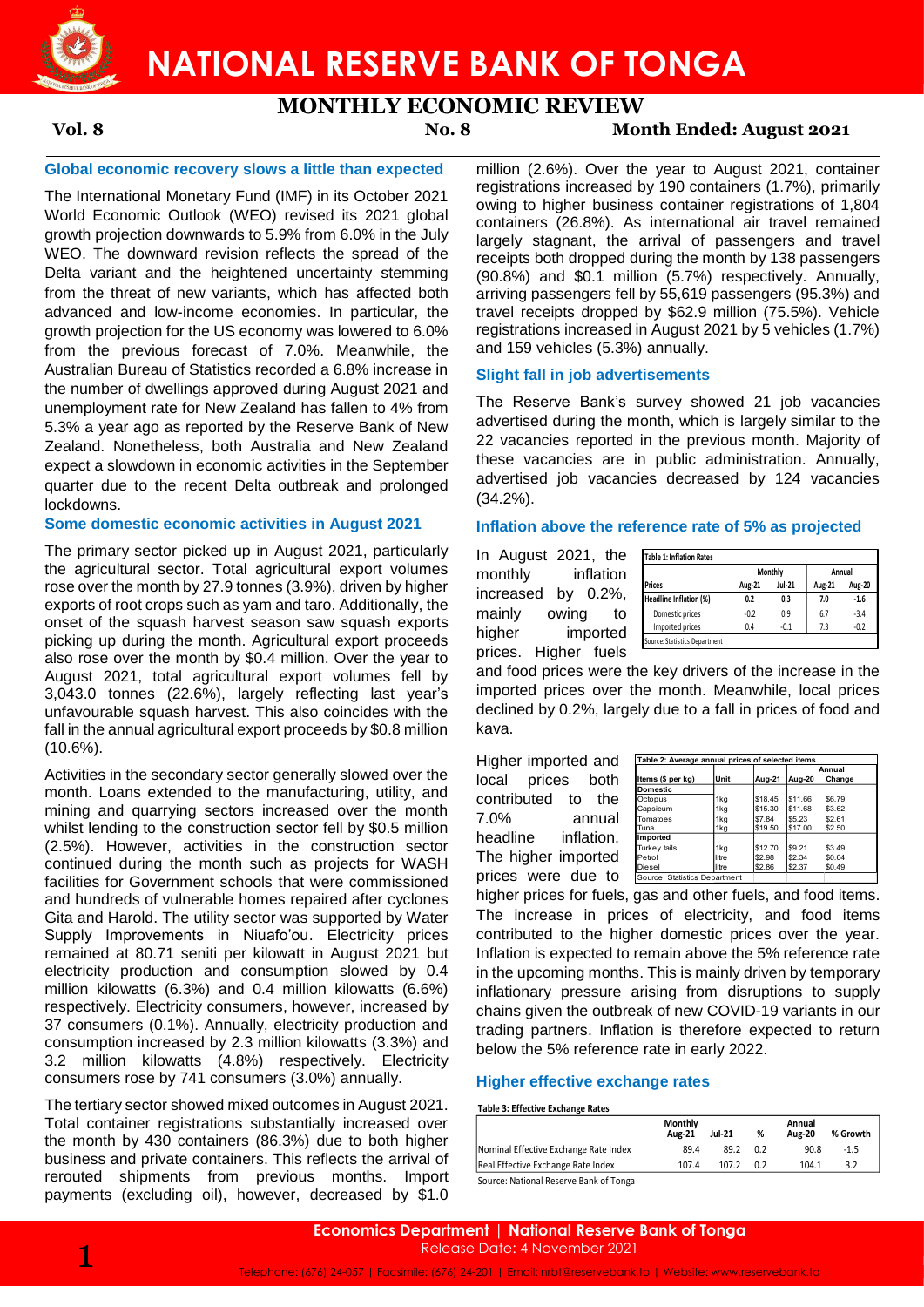

# **MONTHLY ECONOMIC REVIEW**

# **Vol. 8 No. 8 Month Ended: August 2021**

The Nominal Effective Exchange Rate (NEER) slightly increased in August 2021 as most of Tonga's trading partners' currencies depreciated against the Tongan Pa'anga (TOP). Similarly, the Real Effective Exchange Rate (REER) index also slightly rose over the month.

In year-ended terms, the NEER fell as trading partners' currencies strengthened against the Tongan Pa'anga. However, the REER increased over the year in line with the higher inflation rate. This is indicative of a loss in Tonga's trade competitiveness in comparison to its trading partners.

## **Foreign reserves reached a new peak**

| <b>Table 4: Foreign Reserves</b> |                   |               |         |               |          |  |  |  |  |
|----------------------------------|-------------------|---------------|---------|---------------|----------|--|--|--|--|
|                                  | Annual<br>Monthly |               |         |               |          |  |  |  |  |
|                                  | <b>Aug-21</b>     | <b>Jul-21</b> | %Growth | <b>Aug-20</b> | % Growth |  |  |  |  |
| Foreign Reserves (\$ in million) | 751.7             | 704.8         | 6.7     | 556.1         | 35.2     |  |  |  |  |
| Import Coverage (months)         | 13.1              | 12.3          | 6.5     | 9.7           | 35.1     |  |  |  |  |
| $\sim$<br>.                      |                   |               |         |               |          |  |  |  |  |

Source: National Reserve Bank Tonga

Official foreign reserves rose significantly in August 2021 by \$46.9 million to a new record high of \$751.7 million, equivalent to 13.1 months of imports. This resulted largely from an increase in capital inflow and remittances. In year ended terms, foreign reserves increased substantially by \$195.6 million, underpinned by receipts of budget support, project funds, and remittances. Majority of the official foreign reserves are held in USD, AUD, and NZD.

|                                     |               | <b>Table 5: Remittance Receipts</b> |          |               |               |          |
|-------------------------------------|---------------|-------------------------------------|----------|---------------|---------------|----------|
|                                     |               | Monthly                             |          |               | Annual        |          |
|                                     | <b>Aug-21</b> | <b>Jul-21</b>                       | % Growth | <b>Aug-21</b> | <b>Aug-20</b> | % Growth |
| Remittance (\$ in million)          | 43.2          | 41.9                                | 3.3      | 472.2         | 359.8         | 31.2     |
| Source: National Reserve Bank Tonga |               |                                     |          |               |               |          |

Remittance receipts increased over the month by \$1.3 million (3.3%) supported by higher family support, compensation of employees and private capital transfer receipts offsetting the slight decline in social benefits. In the year to August 2021, remittances continued to increase firmly by \$112.4 million. This was attributed to higher private transfers and compensation of employees mostly from seasonal workers.

| Table 6: Overseas Exchange Transactions |                |          |          |               |               |          |  |  |  |
|-----------------------------------------|----------------|----------|----------|---------------|---------------|----------|--|--|--|
|                                         | <b>Monthly</b> |          |          |               | Annual        |          |  |  |  |
|                                         | Aug-21         | $Jul-21$ | % Growth | <b>Aug-21</b> | <b>Aug-20</b> | % Growth |  |  |  |
| Overall Balance                         | 47.0           | $-10.5$  | 547.5    | 195.6         | 64.3          | 204.3    |  |  |  |
| <b>Current Account</b>                  | $-1.7$         | $-9.2$   | 81.8     | 118.2         | 61.2          | 93.2     |  |  |  |
| Merchandise Trade                       | $-39.1$        | $-46.6$  | $-16.1$  | $-472.0$      | $-397.4$      | $-18.8$  |  |  |  |
| Services                                | $-6.7$         | $-4.7$   | $-43.4$  | $-35.6$       | 10.2          | $-449.1$ |  |  |  |
| Income                                  | 3.9            | 3.7      | 4.4      | 25.4          | 7.8           | 223.9    |  |  |  |
| <b>Transfers</b>                        | 40.3           | 38.4     | 4.9      | 600.4         | 440.6         | 36.3     |  |  |  |
| <b>Capital Account</b>                  | 1.4            | 0.6      | 131.8    | 40.6          | 23.1          | 76.0     |  |  |  |
| <b>Financial Account</b>                | $-1.9$         | 1.1      | $-269.9$ | 36.8          | $-20.0$       | 284.5    |  |  |  |

Source: Banking Systems

Overall, Overseas Exchange Transactions (OET) recorded an overall balance surplus of \$47.0 million in August 2021 compared to a \$10.5 million deficit in July 2021. This was attributed to increases in all of the accounts, particularly the lower current account deficit as the merchandise trade deficit improved over the month.

Annually, the OET balance surplus still expanded firmly by \$131.3 million supported by higher official grants, budget support and remittance receipts.

### **Broad money rose**

| <b>Table 7: Broad Money</b>                            |               |               |          |               |          |  |  |
|--------------------------------------------------------|---------------|---------------|----------|---------------|----------|--|--|
|                                                        |               | Monthly       |          | Annual        |          |  |  |
|                                                        | <b>Aug-21</b> | <b>Jul-21</b> | % Growth | <b>Aug-20</b> | % Growth |  |  |
| Broad money (\$ in million)                            | 779.2         | 769.7         | 1.2      | 624.7         | 24.7     |  |  |
| Net Foreign Asset                                      | 742.4         | 740.2         | 0.3      | 582.4         | 27.5     |  |  |
| Net Domestic Asset                                     | 37.3          | 30.3          | 23.2     | 42.9          | $-13.0$  |  |  |
| Source: Banking System, National Reserve Bank of Tonga |               |               |          |               |          |  |  |

Broad money rose further over the month and year to August 2021, by \$9.5 million (1.2%) and \$154.5 million (24.7%) respectively. The net domestic assets increased as lower government deposits contributed to higher net credit from central government. The net foreign assets rose driven mostly by the higher foreign reserves. Annually, the net foreign assets increased again and offset the decline in net domestic assets. Higher net foreign assets corresponded to the rising foreign reserves whilst the lower net domestic assets reflected lower credit to public enterprises and higher government deposits. Table 7: **Table 7: Remain that** The Real in the MEER fell as trading partners'<br>
The Microseton over the year in line with the<br>
Receipt Asset and Tong's and Tong The Section Reserves and Tong 21 and 2021<br>
1979 2 7937<br>
1979

## **Liquidity in the financial system rose**

| Table 8: Reserve money |         |  |               |               |  |  |  |  |
|------------------------|---------|--|---------------|---------------|--|--|--|--|
|                        |         |  |               |               |  |  |  |  |
| <b>Aug-21</b>          | Jul-21  |  | <b>Aug-20</b> | % Growth      |  |  |  |  |
| 515.0                  | 504.0   |  | 336.3         | 53.1          |  |  |  |  |
|                        | Monthly |  | % Growth      | <b>Annual</b> |  |  |  |  |

Source: Banking System, National Reserve Bank of Tonga

Liquidity in the financial system increased over the month and year to August 2021, by \$11.0 million (2.2%) and \$178.7 million (53.1%) respectively. The monthly rise was solely driven by higher commercial banks' Exchange Settlement Accounts (ESA) due mainly to net deposits to the Reserve Bank vault offsetting the net purchases of foreign currency from the Reserve Bank. Annually, all categories rose with the commercial banks' ESA increasing the most due to higher government deposits. Currency in circulation also increased in line with the festivities during the year, such as the churches annual donations, Easter, family month of May, Christmas and New Year festivities, Kava Idol, and the Tonga High School Ex-Students' Fundraising. Required reserves also increased, corresponding to the rise in total deposits.

## **Credit growth remains subdued**

| <b>Table 9: Total Lending</b>                                                        |       |       |         |       |        |  |  |
|--------------------------------------------------------------------------------------|-------|-------|---------|-------|--------|--|--|
| Monthly<br>Annual<br>% Growth<br>Lending<br>Jul-21<br><b>Aug-20</b><br><b>Aug-21</b> |       |       |         |       |        |  |  |
| Total Lending (\$ in million)                                                        | 478.8 | 481.6 | $-0.6$  | 487.6 | $-1.8$ |  |  |
| <b>Business lending</b>                                                              | 221.6 | 223.2 | $-0.7$  | 229.0 | $-3.2$ |  |  |
| Household lending                                                                    | 256.9 | 258.1 | $-0.4$  | 258.7 | $-0.7$ |  |  |
| Other lending                                                                        | 0.3   | 0.4   | $-24.4$ | 0.0   | 0.0    |  |  |

Source: Banking System, National Reserve Bank of Tonga

Over the month and year to August 2021, the banks' total lending declined by \$2.8 million (0.6%) and \$8.8 million (1.8%). Both declines are attributed to loan repayments made by public enterprises which outweighed the few lending opportunities offered to other private businesses. Lower lending to businesses in the distribution, professional & other services, and constructions sectors as well as